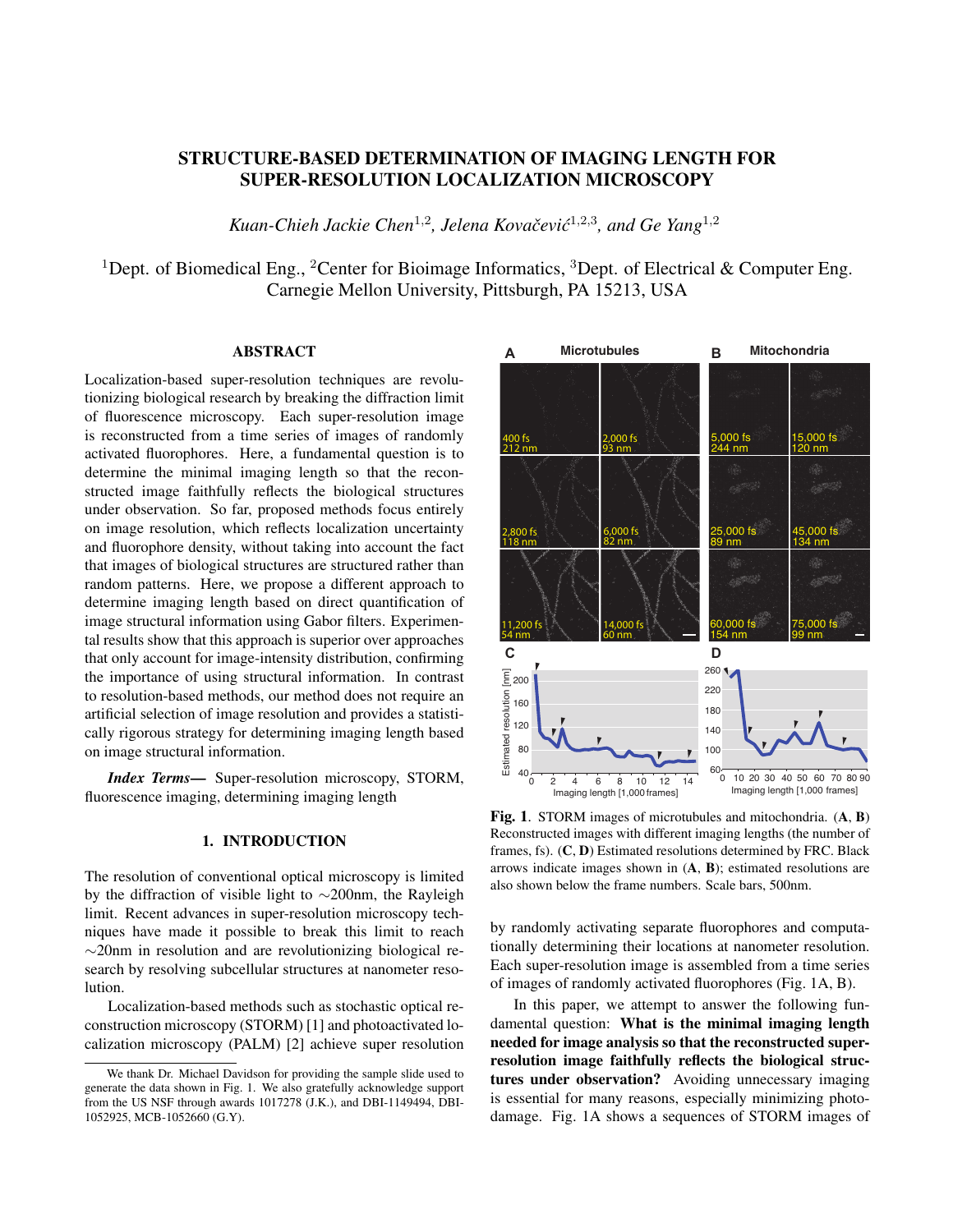microtubules with different imaging lengths. At 2,000 frames or fewer, the detections are insufficient to provide useful information, while after 6,000 frames the increasing structural information provided from the image is almost identical. Similar observations can be made on images of mitochondria in Fig. 1B. These two examples are representative of a wide variety of 1D and 2D biological structures, respectively.

Currently, the common practice is to choose the number of frames to image a priori. This risks acquiring either too few (not enough information) or too many (wasting time or even damaging the imaging samples by photobleaching or photo-toxicity) frames than needed for a given application. Moreover, reducing the imaging length required for a single high-resolution frame is crucial to achieving live imaging.

So far, solutions proposed for this problem focused entirely on image resolution, which reflects localization uncertainty and fluorophore density. A representative of these methods is Fourier ring correlation (FRC), which is used to determine the image resolution from the localized fluorophore data [3, 4]. FRC measures the level of details of reconstructed images. It does not, however, directly consider the structure being imaged.

Specifically, in determining imaging length using FRC, the selection of achieved resolution is arbitrary. For example, although at 2,000 frames, the resolution of 93nm (Fig. 1A) is beyond the Rayleigh limit, the structure of the microtubules is not properly captured. Fig. 1C, D show the resolutions estimated by FRC from the reconstructed images of both examples with different imaging lengths. In particular, the expected microtubule thickness of 25nm in the first example (Fig. 1A) is ∼60nm considering the size of labeling antibodies. From Fig. 1C, FRC suggest to collect 11,000 frames, which is unnecessary since the structure of microtubules stabilizes after 6,000 frames, and similarly for Fig. 1B, D.

In this paper, we present a structure-based method that uses structural information present in the image for determining imaging length. We extract this structural information using the orientation histogram with Gabor filters and perform a statistical test to determine whether information has saturated. Equipped with this method, we develop an acquisition system that determines the imaging length adaptively.

#### 2. DETERMINING IMAGING LENGTH

Problem definition For localization-based super-resolution imaging, randomly activated fluorophores from each fluorescent image are first collected. At a given imaging time  $t$ , a high-resolution image  $I_t$  is reconstructed using the detections in all frames up to time  $t$ . The goal of determining imaging length is to extract useful image information and then determine whether there is significant information change between  $I_t$  and the reconstructed image at the previous time point  $I_{t-1}$ ; if not, imaging stops.

Intensity-based analysis One way of summarizing image information is to compute image-intensity-based information metrics such as image entropy, a measure that is frequently used to determine the information gain in the field of information theory. Specifically, image entropy  $E_I$  of a given image  $I$ is defined as  $E_I = -\sum_i h_I(i) \log(h_I(i))$ , where  $h_I$  denotes the histogram entry of intensity value  $i$  in image  $I$ .

Another intuitive way to determine imaging length is to compare the normalized intensity histogram changes. We hypothesize that if at time  $t$  the information has saturated, the information at time  $t + 1$  should be virtually the same, that is, the normalized intensity distribution remains the same from time t to  $t + 1$ .

Our experiments show that the intensity-based methods generally fail to determine adequate imaging length, as they typically do not take structural information into account. Similarly to FRC, these methods are highly sensitive to noise (Fig. 2I–L). Other information-theoretic methods based on intensities, such as mutual information and K–L divergence, share the same problem and fail as well (data not shown).

Structure-based analysis From our preliminary data, we observed that the object contour information tends to stabilize after certain imaging time. We hypothesize that by properly measuring the statistics of the contour information, we should be able to determine adequate imaging length.

We first tested the histogram of oriented gradients (HOG) features method [5], which is widely used to characterize local object appearance and shape within an image. The HOG features are computed by taking the orientation histograms of the image gradients over dense grids of the image. Unlike natural images, however, STORM images are mostly punctate in appearance in the foreground area (Fig. 1A, B), and thus, taking the gradient often results in a number of local random gradient orientations instead of the structural information we aim to extract.

Inspired by the HOG features, we extend the idea of taking the orientation histogram over gradient image to taking the orientation histogram over the orientation map detected by the Gabor filters [6],

$$
G_{\lambda,\theta,\psi,\sigma,\gamma}(x',y') = \exp\Bigl(\frac{x'^2 + \gamma^2 y'^2}{\sigma^2}\Bigr) \exp\Bigl(i\Bigl(2\pi \frac{x'}{\lambda} + \psi\Bigr)\Bigr),
$$

where  $x' = x \cos \theta + y \sin \theta$ ,  $y' = -x \sin \theta + y \cos \theta$ . Each filter represents a Gaussian kernel function modulated by a complex plane wave whose wavelength and orientation are defined by  $\lambda$  and  $\theta$ , respectively. The parameter  $\gamma$  specifies the spatial aspect ratio of the Gabor function, where  $\sigma$  is the standard deviation of the Gaussian kernel; we control it by setting  $\sigma = 0.56\lambda$ . We use eight different orientations,  $\theta =$  $k/8\pi$ , with  $k = 0, 1, ..., 7$ , and four different scales,  $\lambda =$ 2, 4, 6, 8, resulting in a filter bank of 32 Gabor filters.

After convolving the image with the Gabor filter bank, the orientation histogram is obtained by placing the maximum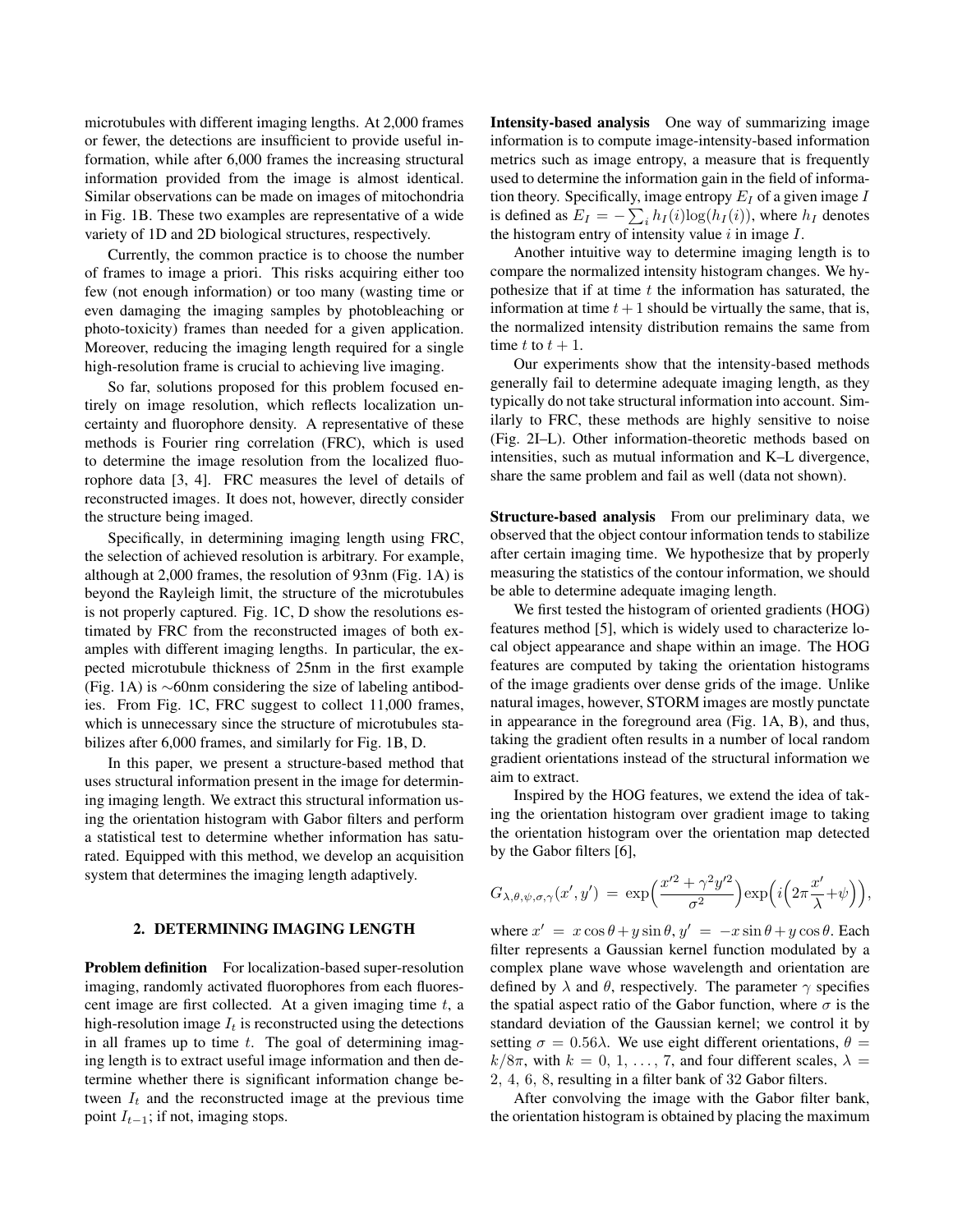

Fig. 2. Comparison of different image-information metrics for determining imaging length.  $(A, C)$  Ground truth.  $(B, D)$  Simulated STORM images at 200 frames. (E, F) Segmentation results, (G, H) estimated resolutions by FRC,  $(I, J)$  image entropies,  $(K, L)$  intensity histogram differences, (M, N) HOG feature differences, and (O, P) proposed orientation histogram differences with different imaging lengths. These methods have also been tested on real STORM data (data not shown). Dashed lines indicate the determined imaging lengths by the proposed method with KS test at p-value  $< 0.01$ . Scale bars, 500nm.

orientation at each pixel to the orientation bin (Fig. 3). Specifically, let  $M_\theta(x, y)$  be the filter response at orientation  $\theta$ , then the maximum orientation map  $\theta_{\text{max}}(x, y)$  is

$$
\theta_{\max}(x,y) = \arg\max_{\theta} (M_{\theta}(x,y)).
$$

The orientation histogram is then obtained by voting over the



Orientation magnitude

Fig. 3. Gabor filter-based orientation histogram.

entire map  $\theta_{\text{max}}(x, y)$  for each orientation as

$$
h_{\theta} = \sum_{x,y} 1_{\theta}(\theta_{\max}(x,y)),
$$

where  $\theta = k/8\pi$ ,  $k = 0, 1, ..., 7$ , and  $1_{\theta}(\tilde{\theta})$  is the indicator function that is 1 when  $\tilde{\theta} = \theta$  and 0 otherwise.

**Stopping criterion** At each time  $t$ , we use a statistical test to determine whether there is additional gain in terms of image information. For both the intensity histogram and the proposed orientation histogram, given the histogram  $H_t$  at time t and  $H_{t-1}$  at time  $t-1$ , we use the Kolmogorov–Smirnov (KS) test to test whether  $H_t$  and  $H_{t-1}$  are from the same distribution; if so, the imaging stops. This statistical test makes histogram-based methods more suitable for setting a global criterion than setting an arbitrary measure, for example, the distance of HOG features.

## 3. EXPERIMENTS AND RESULTS

We performed experiments on both simulated and real STORM images of microtubules and mitochondria. With the ground truth provided from simulated images, we evaluate the performance of determining imaging length by examining the segmentation results.

Simulated data We simulated the molecule detections that are generated by STORM imaging from given ground-truth samples. Two different synthetic sample structures, microtubules and mitochondria (Fig. 2A, C), were produced to simulate common scenarios of biological structures. We assume a uniform fluorophore distribution within the structure, from which the detections of the randomly activated fluorophores are drawn with a photon count sampled from a geometric distribution. For each structure, we simulated the STORM imaging of 200 frames, where in each frame 50 detections inside the structure area and random noise in the background area